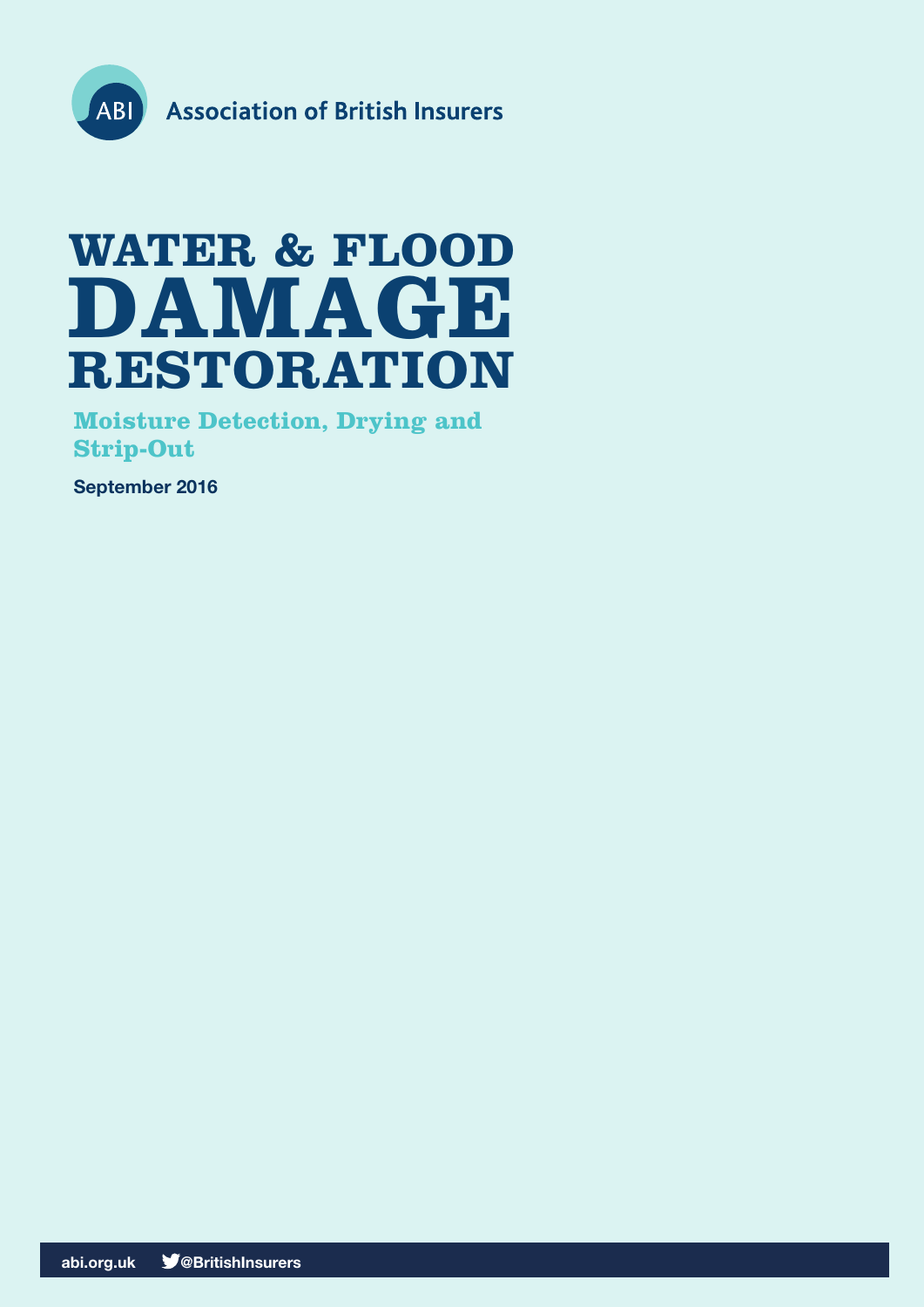# **Acknowledgements**

The expertise of Jonathan Davison, British Damage Management Association and Chris Netherton, National Flood School have helped to produce the technical content for this document. The ABI also acknowledges Malcolm Hyde, Chartered Institute of Loss Adjusters, Ruth Day, LV, Nick Deakin, RSA and Ray McCaul, RSA for their contributions.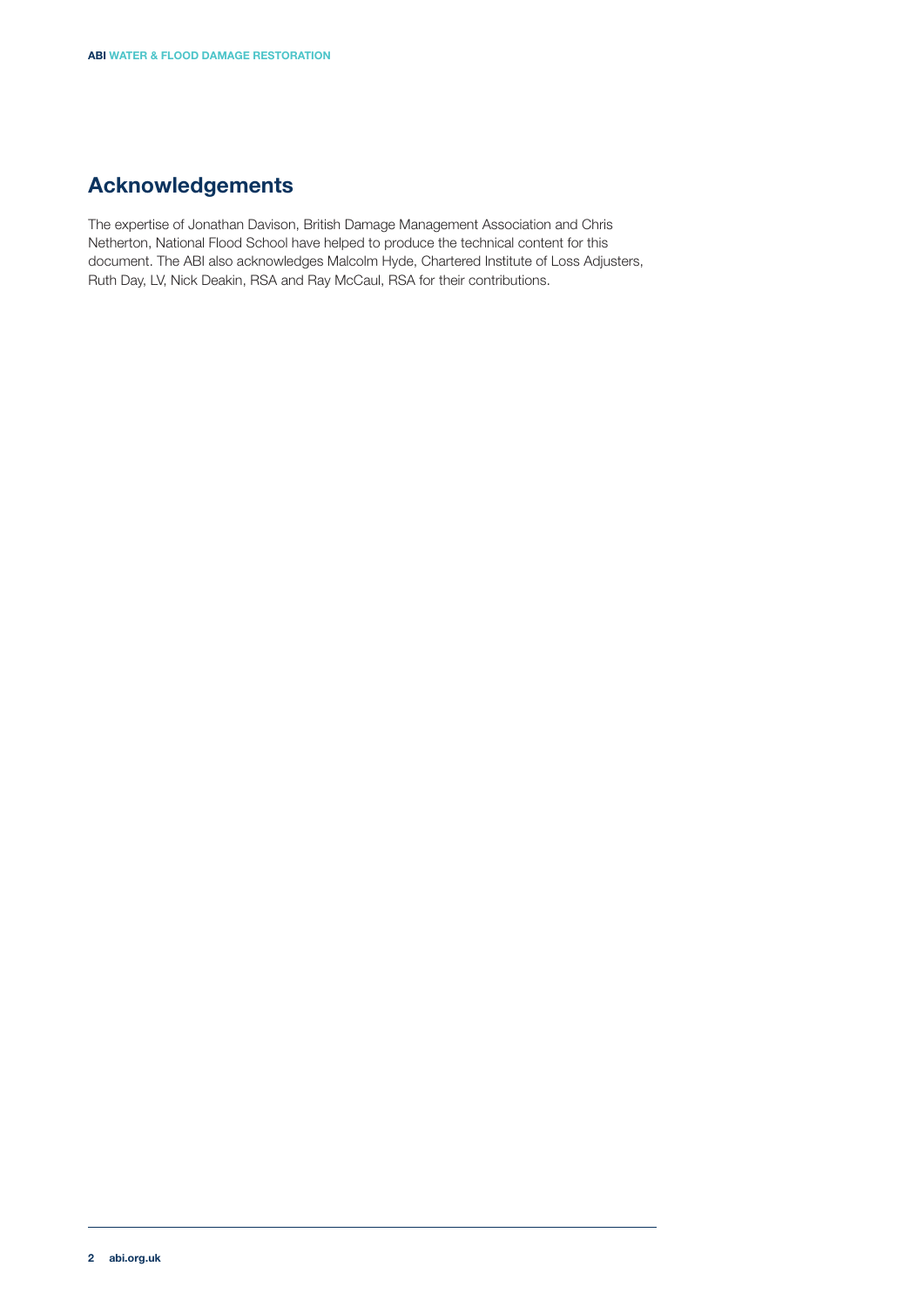## **Introduction**

There are many factors to consider when assessing the scope of works necessary to reinstate a property which has suffered water or flood damage. While operational, policy cover, pricing and policyholder-led requirements are important, the key objective of this document is to concentrate on high-level damage management and restoration industry based activities.

The recovery, restoration and reinstatement approach adopted by the insurer and their supply chain will impact on consumer satisfaction, cost and claim life cycle. There will be, for a number of reasons, variations in the procedure, however, following some key principles can help ensure the most appropriate solution is provided. Those actively involved in the management of the claim (on-site in particular), and those carrying out recovery, drying, restoration and reinstatement works should understand and consider the following:

- Obtain a precise knowledge of the incident damage and the ramifications of such damage.
- Maintain an understanding of the building, the materials used in its construction, and how they will react to the damage and subsequent decontamination, drying and restoration techniques applied.
- Consider any pre-existing building defects which should be factored into the response.
- Complete a robust and comprehensive damage investigation.
- Before undertaking significant building material strip-out and evaluating alternative options (such as innovative drying) the following factors should be considered:
	- cost strip-out, reinstatement and alternative accommodation;
	- overall claim lifecycle;
	- consumer impact.
- Ensure the drying methodology and equipment used is particular to the incident and the property construction. Those offering drying services should maintain a varied 'toolbox' in terms of both approach and equipment used.
- • Applying comprehensive moisture measurement techniques, and in certain claims, multiple devices and differing tests will often be needed.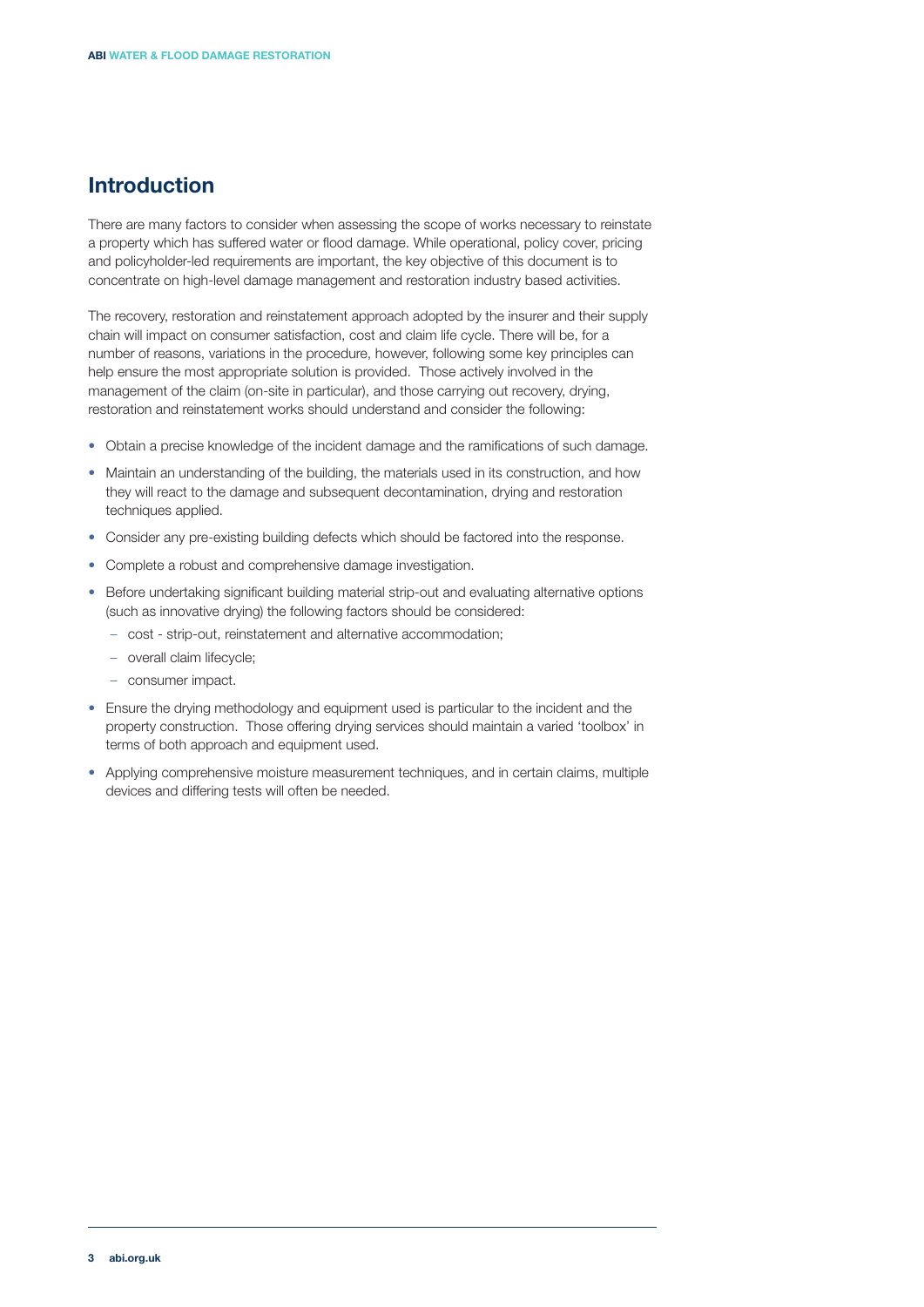# **Understanding the Incident**

An understanding of the incident, which has resulted in water damage, should be established before on-site investigations commence. This should include investigation of the following, all of which have an influence on the remedial works that will be required.

## Source of Water and Contamination Risks

Water may contain chemical or biological contaminants posing hazards to health.

## Duration of Incident

The length of time that standing water is present will impact on building materials that suffer.

## Depth of Water

Higher water levels will increase moisture penetration into building materials and the potential for structural damage (due to water pressure) should be considered and investigated.

#### Time Elapsed since Incident

Secondary damage may occur if there is a significant delay in commencing restoration and drying works. Secondary damage may also involve increased moisture penetration, and the onset of mould/fungal growth, in areas that were not originally affected.

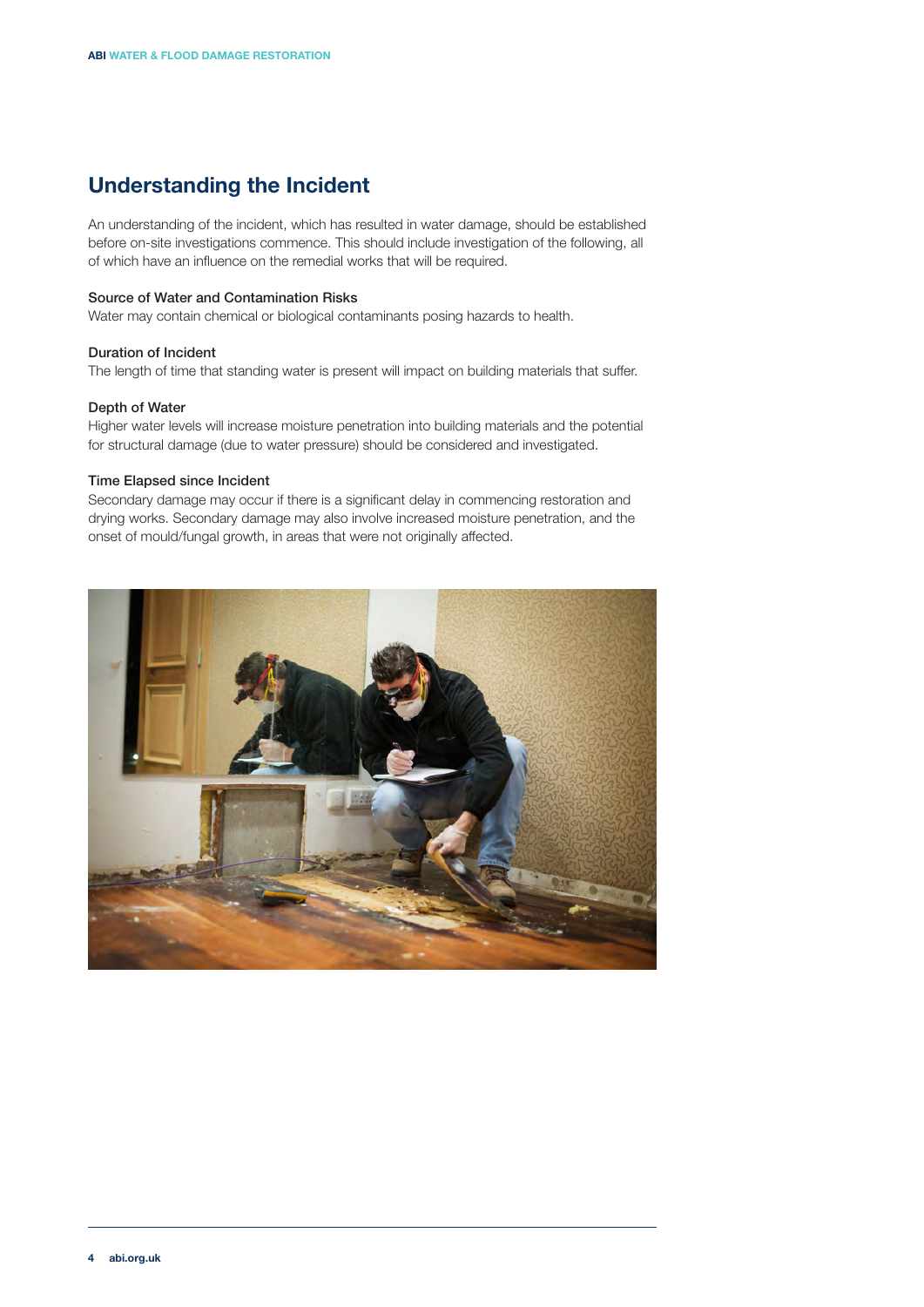# **Understanding the Building**

Knowledge of construction methods and materials used in the building is an important part of the assessment process, including:

## Previous Incident History (if applicable)

A property that has previously suffered water damage may have been repaired using materials that differ from those originally present. Resilience measures such as waterproofed sand and cement renders may have been applied in place of original wall plasters.

#### Age

The age of a property and any alterations can give a good indication of construction methods and the building materials likely to have been used.

## Listed Status

Properties of historical significance may have listed status to protect original features. A conservation officer from the local authority and in some circumstances English Heritage may need to be consulted before any potential strip-out and reinstatement works are carried out.

The English heritage website has further information on listed properties, and can be found at: https://www. historicengland.org.uk/listing/

#### General Construction Type and Materials Used

Identifying construction types and materials will assist in determining the most appropriate drying methodology and drying goals. Issues to consider include:

- Solid (non-cavity) wall structures may be affected by inherent damp issues, therefore, impacting on standard drying aims and objectives.
- Wall and floor voids will need inspection to check for residual water, debris, contamination and affected insulation materials.
- Historical timber framed structures should be dried with particular care.

## Alterations and Additions

Extensions and additions to buildings may use different construction methods and materials as compared to the original structure. This may impact on the restoration, drying and recovery solution.



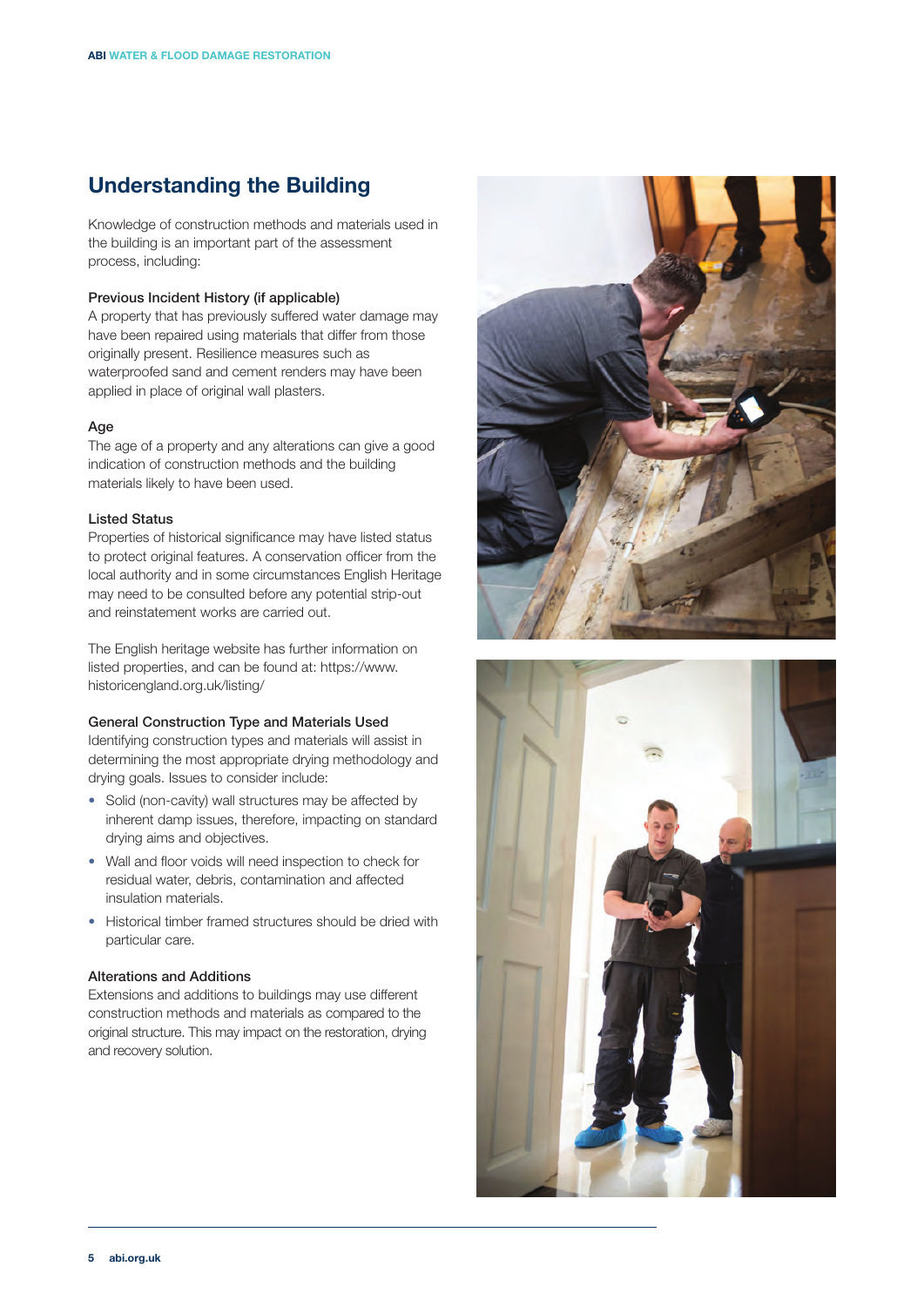# **Pre-existing Damage and Complications**

Any pre-existing damp issues should be fully understood and taken into account, particularly when moisture measurements are taken and drying goals are set. *BRE Digest 245 Rising Damp in Walls (2007)* could be useful in helping to diagnose damp in buildings. Pre-existing damp issues could include:

- Penetrating damp;
- Rising damp (rising groundwater);
- Condensation:
- Internal pipework conditions;
- Guttering and drainage state of repair;
- Plus a variation of potential general building defects and maintenance issues.

# **Investigation and Assessment of Affected Structures and Materials**

Investigations should establish the following:

- The materials used.
- Whether insulation products are present beneath floors and behind wall and ceiling structures.
- Whether standing water and (or) moisture is present within voids and (or) cavities.
- The type and likely effectiveness of structural damp proofing (if present).
- Whether pre-existing issues have resulted in timber decay.
- The likely presence of pipes and services within wall and floor structures including underfloor heating systems.
- Whether impermeable wall and floor finishes are present.
- Whether structural damage has occurred as a result of the incident.
- The moisture content of all relevant materials.
- Whether there are any asbestos containing materials (ACM) present that may require testing and evaluating.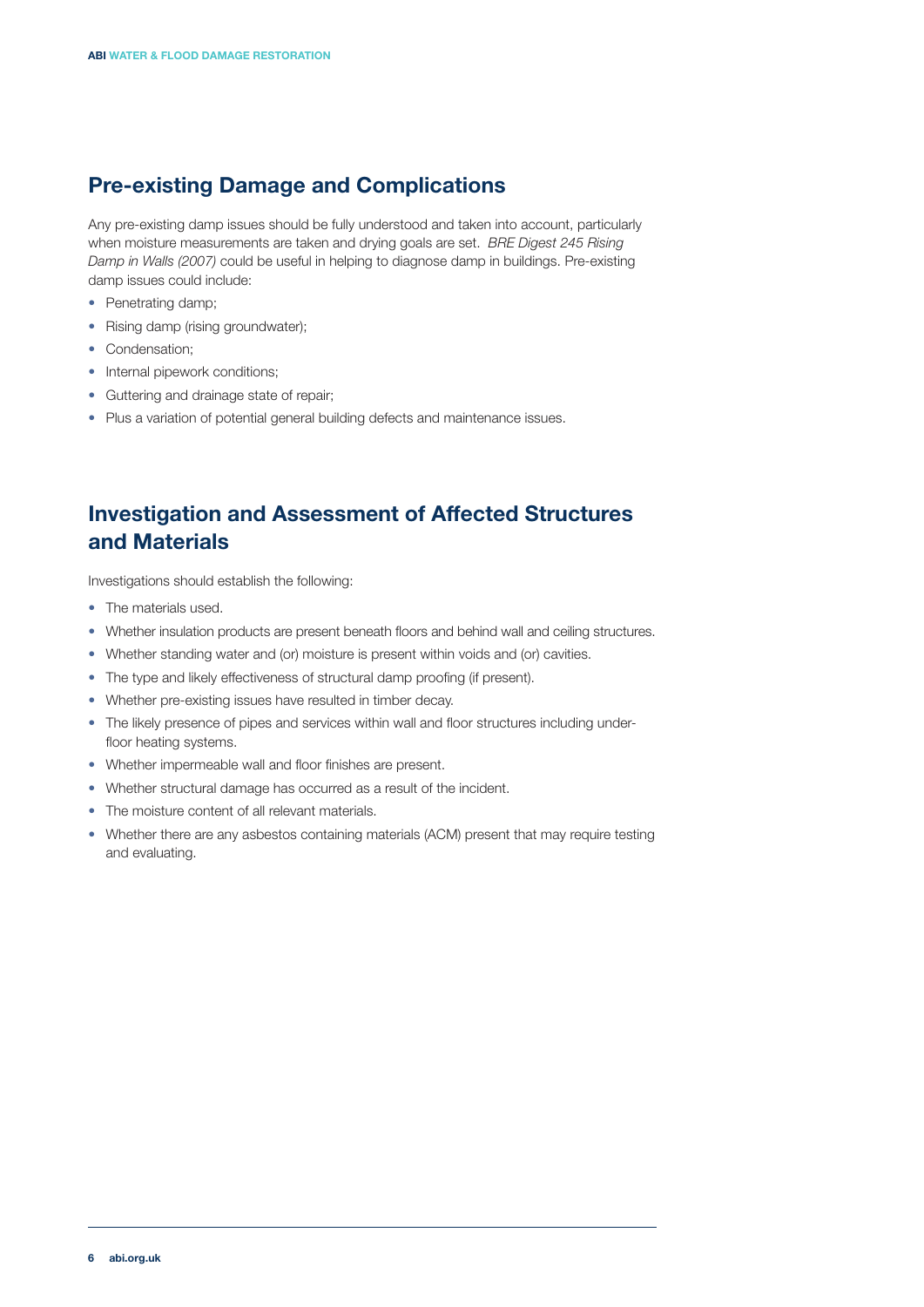# **Strip-Out**

The wider industry's approach to internal building material strip-out and subsequent reinstatement works can vary and there is currently no standard practice adopted throughout the property insurance industry and its supply chains. Some companies and individuals favour significant internal building demolition (sometimes referred to as 'Hard Strip-Out), whereas others adopt a more light touch and remove very little (sometimes referred to as 'Soft Strip-Out).

It is accepted that Hard Strip-Out is required in some circumstances, however, it is important to note that other options (such as innovative and specialist drying techniques in conjunction with Soft Strip-Out) are available and these options will, in the vast majority of cases, negate the need for significant Hard Strip-Out.

When assessing whether or not significant Hard Strip-Out is required, the following should be considered:

- potential for substantial consequential loss;
- extension of claim life cycle;
- increased claims cost in general:
- more claim 'touches' and 'dead periods';
- extended time out of the property in alternative accommodation/premises;
- the knock-on effect for individuals, children and families, the vulnerable and/or the business owner.

The decision to strip-out a material depends on a number of factors such as the type of incident, duration, and category of water involved. Information gathered during the initial inspection should be used to determine which materials require removal either as the result of permanent damage sustained, or the inability to effectively facilitate drying.

Note: The prompt incorporation of the Stabilisation Phase, as part of the overall recovery and restoration process, will in many situations reduce the need for hard strip-out and stop the occurrence of secondary damage. The removal of saturated carpets, contents, laminates etc should be completed as part of the stabilisation process. The strip-out of certain finishes, fixtures and fittings in listed properties may require permission from the Local Council's Conservation Officer. It is also important to ensure the electrics (and appropriate amp) are reinstated as soon as is possible.

#### Internal Finishes

Removal of wall and floor finishes may be required if they are clearly damaged, or considered to be impermeable and likely to inhibit the drying of structural materials beneath.

Some floor finishes may also be present, which, in effect, form part of the property's dampproofing capability (for example, thermoplastic tiles and bitumen coatings beneath wooden block floors).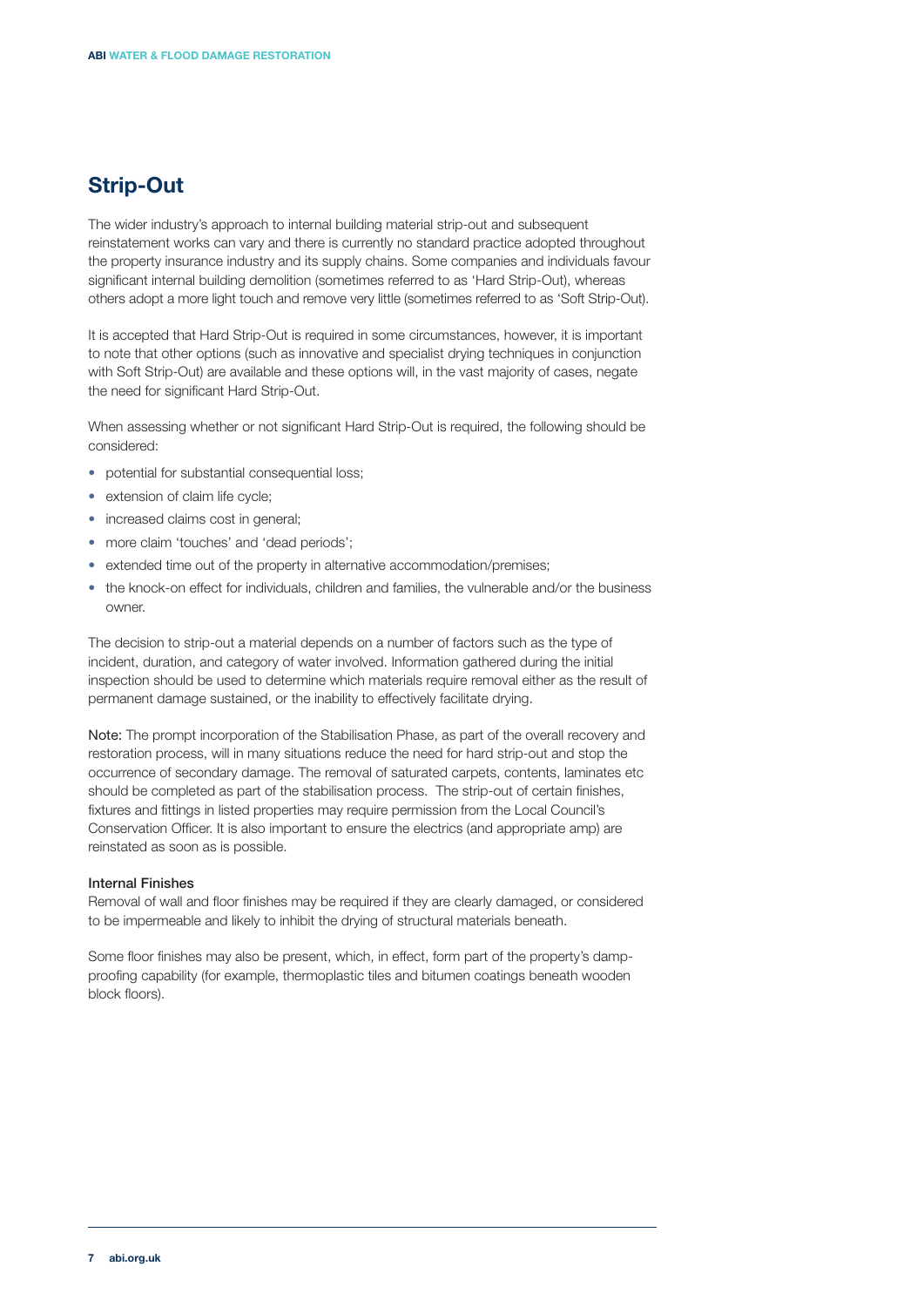#### Wall Plasters and Renders

The decision to remove wall plasters and renders after a water damage should only be taken after the following have been considered.

- The duration of the incident.
- Whether plaster/render remains well bonded to the substrate.
- Whether tests have confirmed that the substrate is significantly wet at depth.
- Whether removal would cause significant damage to the substrate.
- Whether the plaster/render will form a barrier and as such inhibit drying.
- Whether removal of an impervious finish would be sufficient preparation to allow efficient drying.
- Whether the removal of the affected material would involve significant associated reinstatement costs i.e. plumbing, rewiring, re-fixing of attached joinery and other fixtures and fittings.
- Whether the wall plaster/render is part of a waterproofing system that might have an associated guarantee.
- Whether removal may cause significant loss in the structural integrity of the wall.
- Whether tests have confirmed that the substrate has suffered foul and (or) contaminated water penetration at depth.

#### Floors

Structures including suspended timber floors, floating insulated screeds, cementitious screeds/ slabs may require removal in the following circumstances.

- If assessed as being structurally compromised.
- If considered to have been significantly affected by foul and (or) contaminated water.
- To gain access to a void beneath. Partial/minimal removal is often achievable when adopting certain drying measures.

In the majority of circumstances the full removal/disposal of floor boards and joists is not necessary as these items can often be successfully decontaminated, cleaned, dried and restored. Partial (minimal) removal can be implemented therefore enabling effective (where appropriate) decontamination, drying and remediation works to be completed in both voids and substrates. As part of the decision on what is appropriate, the cost of removal/disposal versus restoration along with impact to claim lifecycle should be assessed.

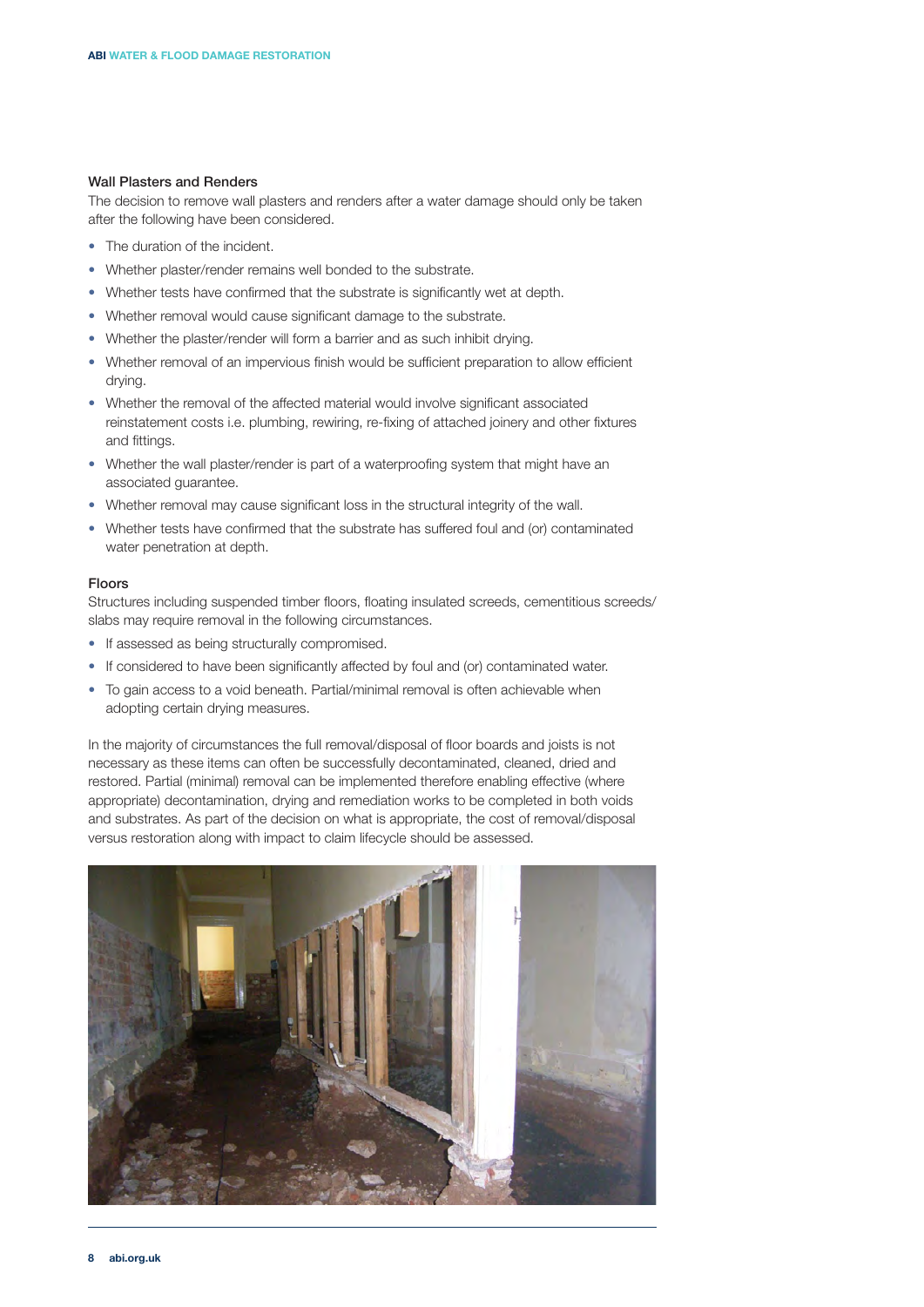# **Managing Customer Expectations**

Customer perception may be that hard strip-out is required if:

- The neighbour's property is subject to significant strip-out.
- The property has previously suffered water damage and customer expects the same level of strip-out as previous incident.

Reducing strip out can speed up the overall reinstatement programme and get people home faster.

# **Drying Project Management**

For further, and more detailed, technical commentary on water damage in general and drying project management in particular, please refer to PAS 64:2013 and the BDMA Standards 2011.

## PAS 64:2013 (Mitigation and recovery of water damaged buildings

Code of Practice). This document was developed in collaboration with the British Standards Institution (BSI); it provides guidance for the restoration of a water-damaged building from the time of the incident to the point at which repair and reinstatement works can commence. http://shop.bsigroup.com/tail?pid=000000000030179634

#### BDMA Standards 2011

The main BDMA Standards document is designed to provide guidance and recommended best practice for those who work in the damage management sector and the wider related insurance industry. www.bdma.org.uk

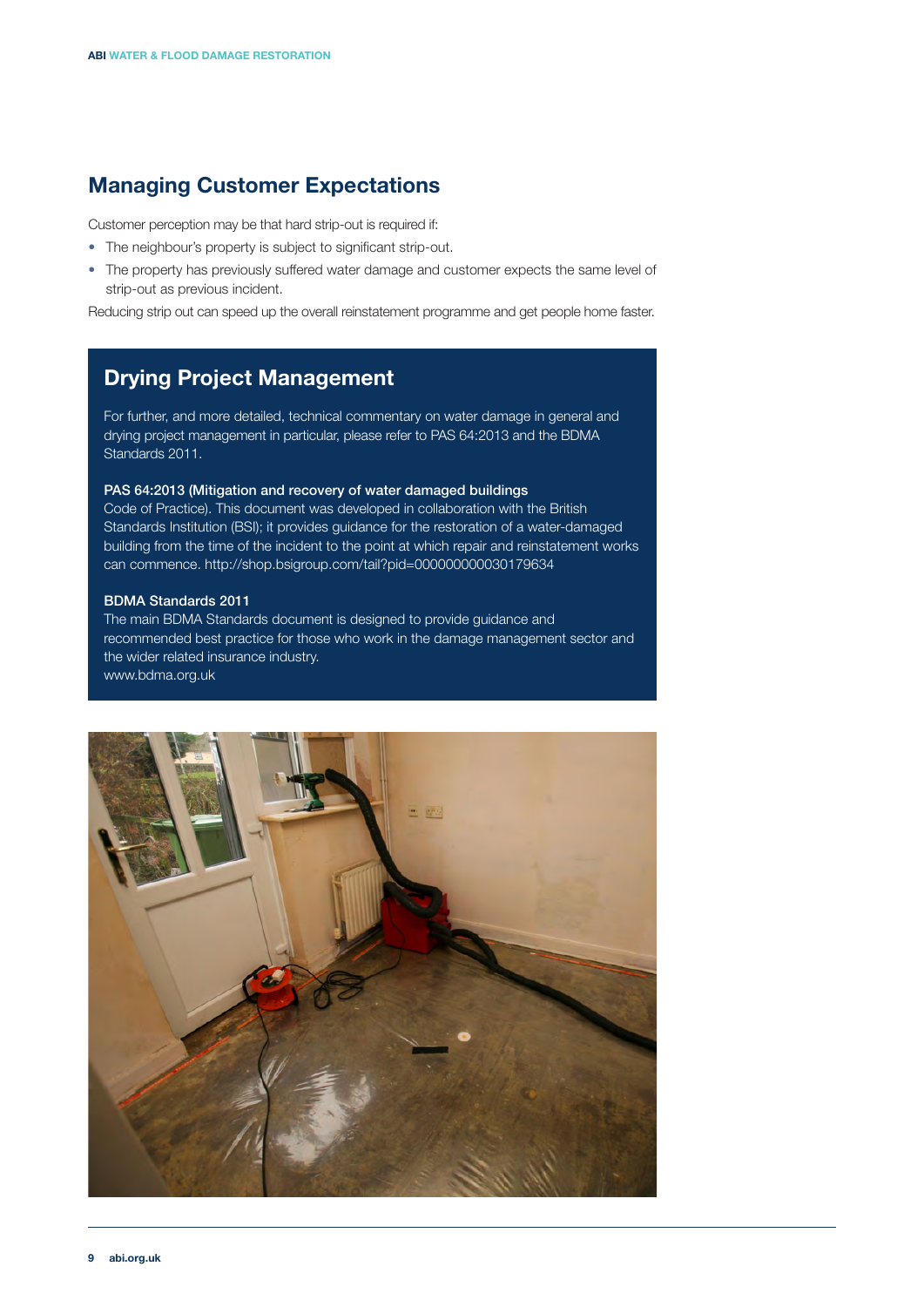# **Drying Methodology and Equipment**

Mitigating water damage by using effective drying solutions is an important part of the total recovery process and selecting the most appropriate technique is the mark of a professional water damage technician. Examples of methodologies and equipment commonly used will follow, however please note, the list is not a comprehensive commentary and for further detail please refer to PAS 64:2013, BDMA Standards 2011, manufacturers and equipment suppliers, training providers, the supplier carrying out the works and the technician adopting the drying regime.

Extensive research and development, manufacture, investment, and the adoption of a more comprehensive mix of innovative drying equipment and solutions, has resulted in significantly reduced UK based average drying times over recent years.

#### Open Drying

Ventilation is increased within a building, which can be done by simply opening windows. For this to work the outside air should be warmer and drier than the inside air. Open drying is adopted as part of some drying regimes and must never be viewed as a replacement for mechanical drying.

#### Closed Drying

All windows and doors are shut and air movement/dehumidification/heating (on occasion) equipment is installed to remove the evaporated moisture and control the indoor environment.

#### Combination Drying

The use of an open drying system is combined with the application of mechanical dehumidification, on occasion accelerated heating, and air movement equipment.

#### Air Exchange and Heat Drying

Equipment is used to increase the temperature of the indoor air helping to improve the rate of evaporation from wet structural materials. Warm air is typically heated and circulated using specialised machinery, the heated air absorbs the evaporated water from wet structural materials, and is then either pumped out of the building or captured in dehumidifiers for example. These systems are often described as 'portable' (i.e. smaller units placed in the property) or 'trailer mounted' where they remain external to the property.

#### Refrigerant Dehumidifiers

Internal air is cooled below its dew point, which results in condensation appearing on the dehumidifier's internal evaporation coils. Water is then collected and removed from the area being dried, either by automatically pumping it away from the machine and out of the property, or the water is stored in containers which are subsequently removed by hand. Additional heat and (or) heating equipment may be required where ambient air temperatures are not at a level which enables optimal refrigerant performance.

**1** https://masassets.blob.core.windows.net/cms/files/000/000/390/original/MAS\_A5\_YPITTC0001E\_May2016\_W.pdf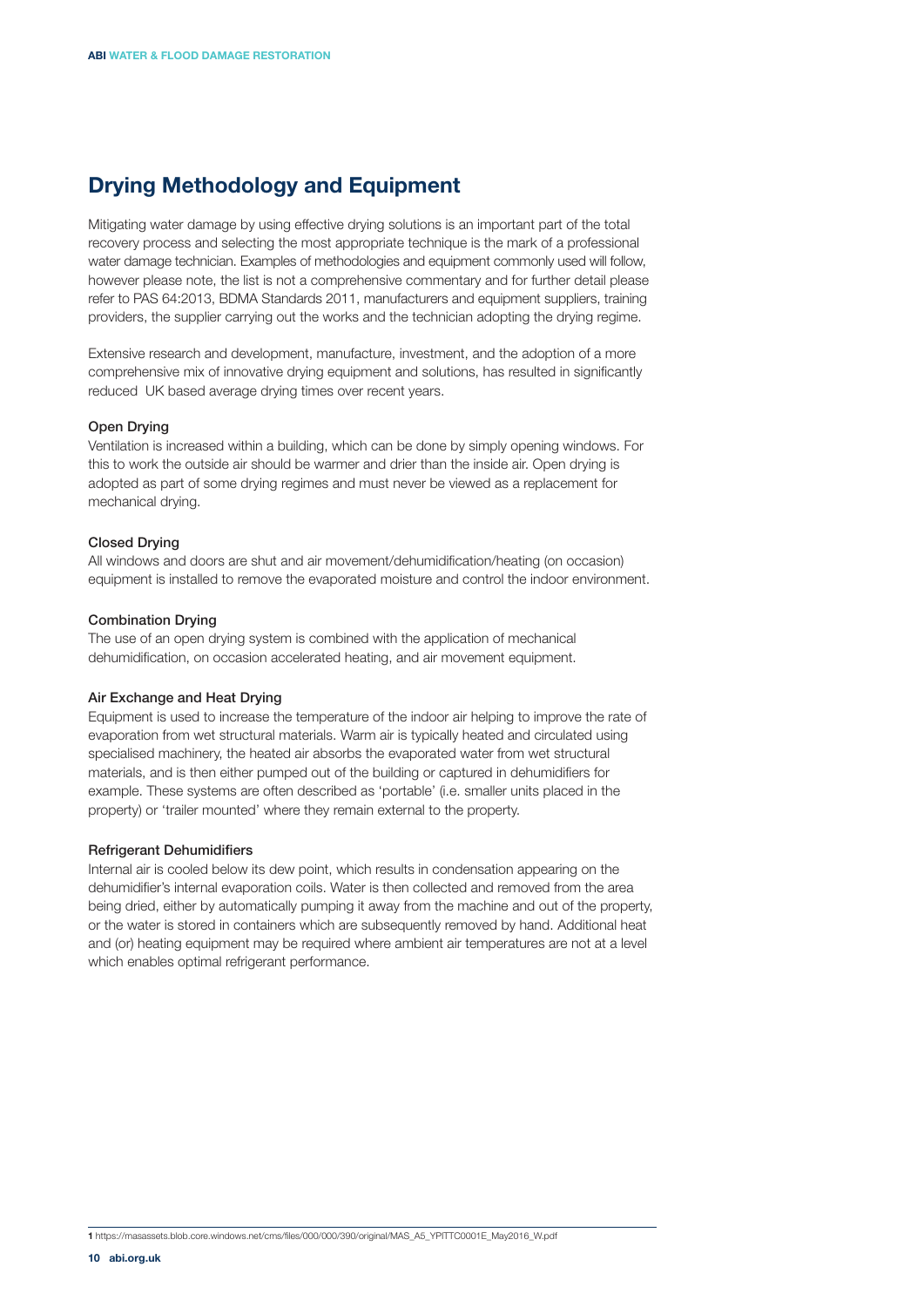#### Desiccant Dehumidifiers

Damp internal air is blown through a desiccant material, which removes moisture by direct absorption and vapour pressure differences. The machine has two outlets, one which blows very dry air back into the building and a second, which blows very wet air out of the building.

## Convectant Dehumidifiers

Room temperature is increased by re-circulating the room's air through the machine's heating system. Once the internal air has reached a pre-defined temperature and (or) the relative/specific humidity reaches certain required levels, the machine switches to exhaust mode expelling wet air to the outside.

### Air Movement Equipment

Increasing air movement over the surface of a wet structural material encourages evaporation, and is considered important early on in the process. Air movement also creates a turbulence effect within the area being dried, which can make drying equipment and techniques more effective. Air movement should be adjusted through the drying cycle.

## Heating Equipment

When the normal heating system in a building does not work or is insufficient, a secondary heat source may be needed. The adoption of this methodology is put in place to achieve both the required drying conditions and to accelerate the evaporation of moisture from the structure. Heating systems may also be used to target specific building materials, which inherently take longer to dry. It should be noted that heating alone is not a viable proposition (as uncontrolled evaporation can lead to secondary damage) and the incorporation of heat should always be used in conjunction with other drying related techniques.

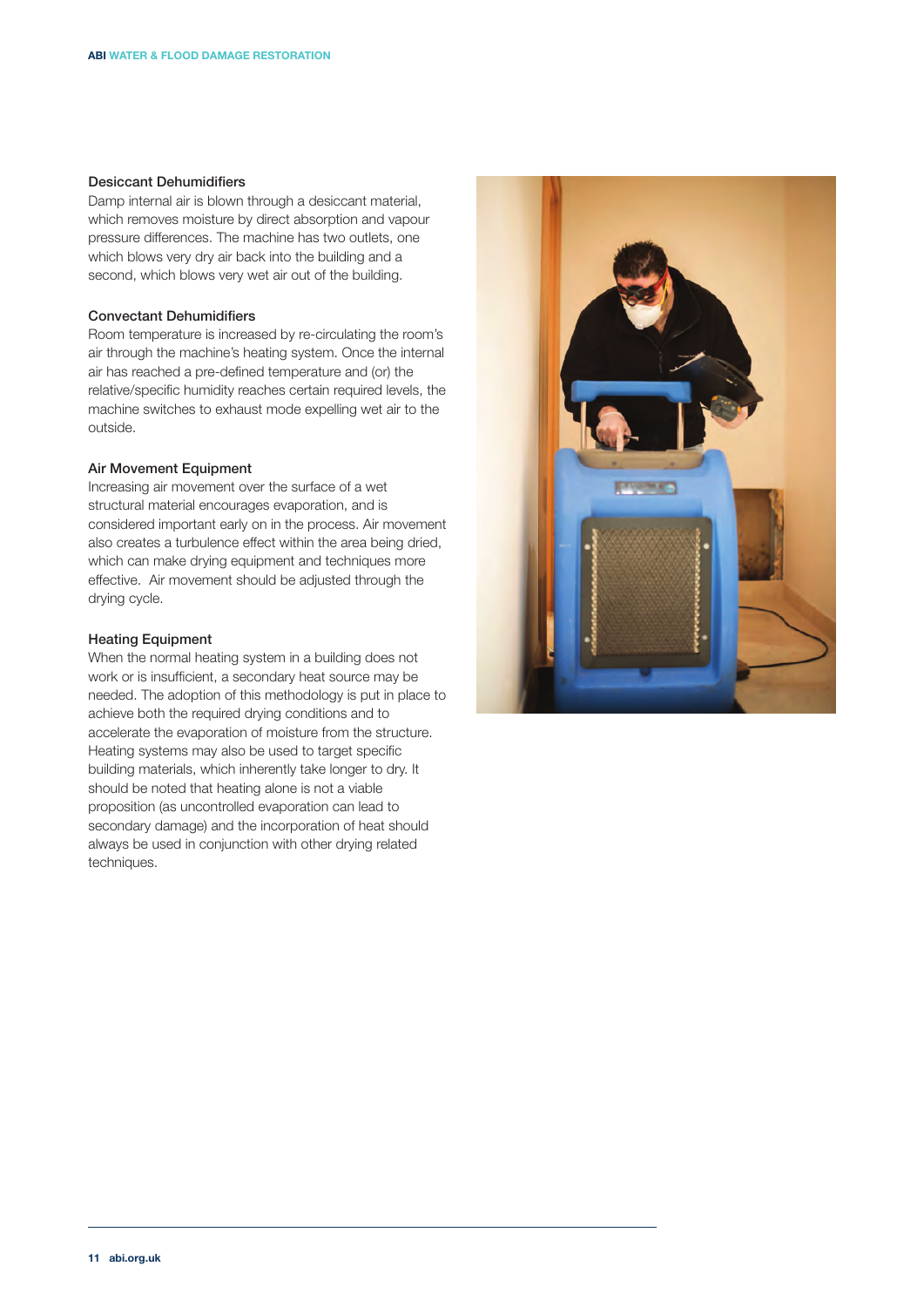## Target Drying

Sometimes a saturated section of wall or floor is the only area that has been damaged. If so, it may be preferable to only dry the air close to the affected area. This is done by containing the saturated area through the use of plastic sheeting or specially designed materials, which are then connected to appropriate and specifically designed air movement and dehumidification equipment – in effect a micro-climate is created. Target drying systems can also be effective in larger affected areas and are often used when drying out very dense/low permeance and slow drying building materials. A number of further products (for example, 'Matts' and 'Cells') have been designed which carry out specific target drying activities in concert with specifically designed air movement and dehumidification equipment.

#### Injection Drying

Sometimes used when drying water damaged building materials, voids and (or) insulation in floors and walls. Similar to many other drying processes, these systems enable areas that would normally require strip-out, to be successfully dried without any minimal removal of building materials. The process works on the basis of dry air being forced/pumped through the material or into voids within the construction envelope.

## Remote Accelerated Drying

is a system that has been designed to remotely monitor the drying phase and progress throughout. The equipment can be programmed to adopt accelerated drying during periods when the property is not occupied or when the policyholder, and others living/working in the property, are not in situ. These systems, in some circumstances, have the ability to maximise certain drying regimes at times pertinent to the occupiers.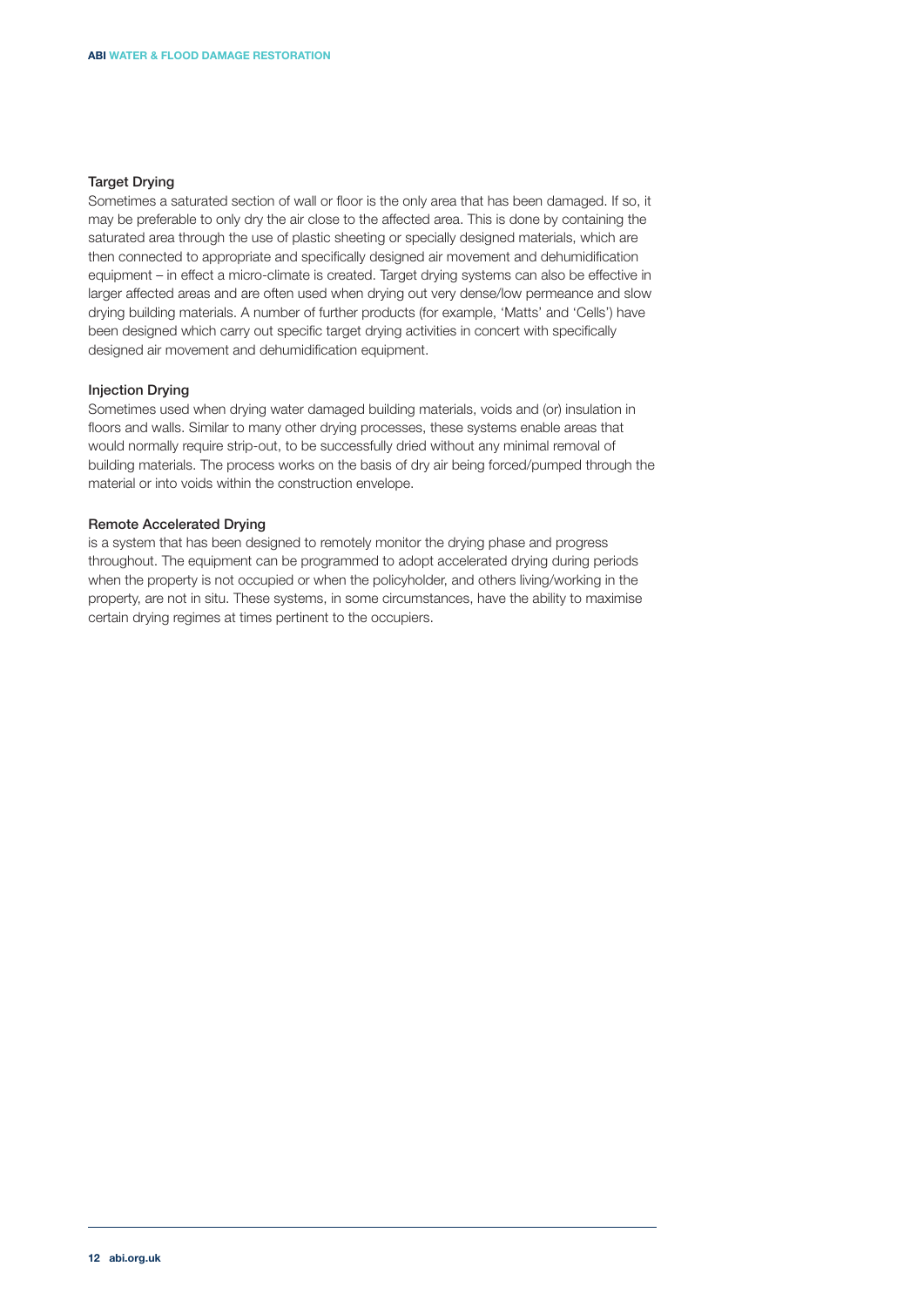# **Moisture Measurement**

Moisture measurement forms an integral part of the recovery, drying; restoration and reinstatement process and its significance should not be underestimated. The measurement of moisture will influence the scope of works considering it informs what drying regime should be adopted and what level of strip-out is necessary. It is important that this activity is carried out correctly, and by a trained technician, as the initial testing programme and the subsequent drying goals set, will impact on the customer and have a significant bearing on both claim life cycle and overall cost.

## Initial Assessment

Non-invasive moisture meter readings should be taken in all affected areas to establish the initial extent of damage and water ingress. Further non-invasive readings should be taken in non-affected materials so control/norm measurements and parameters can be both established and subsequently recorded. These readings must factor in various environmental conditions including the permeance of the material, activities carried out within the property, the primary purpose of the property, the building construction type and age, the possibility of hidden water/moisture in voids and insulation, the existence of water/vapour barriers, the temperature, the Relative Humidity, and therefore, the Specific Humidity.

Where the presence of moisture below the surface is suspected, in-depth readings (using more invasive methods), should always be taken.

#### Setting Drying Goals for Structural Materials

The aim of the drying programme should be to return all building materials to their pre-incident condition. Known parameters for different material types can be useful in setting drying goals and any pre-existing complications and damage must also be considered.

#### Final Moisture Readings

A period of time (length will be dependent on a number of factors) should be allowed to ensure building materials reach a normal equilibrium once drying goals appear to have been achieved.

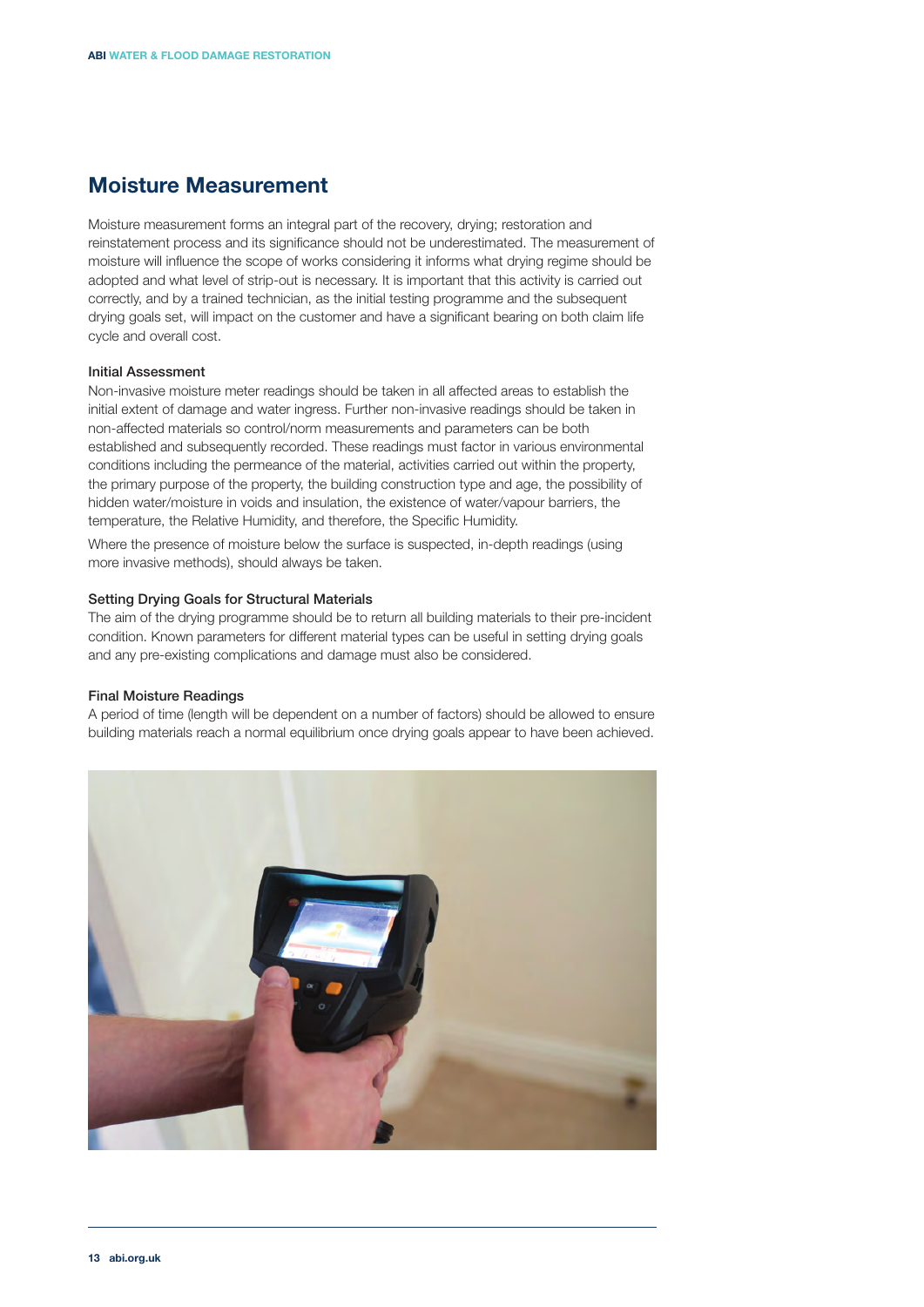# **Moisture Measurement Equipment and Methodology**

The list below is typical of moisture measurement equipment held and associated tests that are carried out by professional water damage technicians. As with drying equipment, there are many varying types of moisture measurement devices, which are developed and manufactured through a range of companies.

- Radio Wave
- Resistance
- Capacitance
- Surface & Probe
- Thermo Hygrometers
- • Humidity Boxes & Sleeves
- • Calcium Carbide
- Remote Monitoring Systems
- • Borescope
- Thermal Imaging

Most of the techniques highlighted will have multi-function capabilities; some of the multifunction capabilities adopt invasive type testing, whereas others use non-invasive measures. It is essential when testing moisture within a property that all techniques and multi-function capability is considered. In the majority of water damage scenarios, more than one technique/ piece of equipment/test may be needed.

## **Applicable British Standards**

Moisture measurement procedure in the following standards can be applied to concrete floor slabs and a variation of floor screeds.

#### BS8201:2011

Code of practice for installation of flooring of wood and wood based panels.

#### BS8203:2001+ A1:2009

Code of practice for installation of resilient floor coverings.

Damage management and restoration activity procedure can be reviewed through the following document.

#### BS12999

Damage Management, is the code of practice for the organization and management of the stabilization, mitigation and restoration of properties, contents, facilities and assets following incident damage. www.bdma.org.uk

Copies of varying British Standards can be purchased on-line at the BSI Shop http://shop.bsigroup.com/Navigate-by/Standards/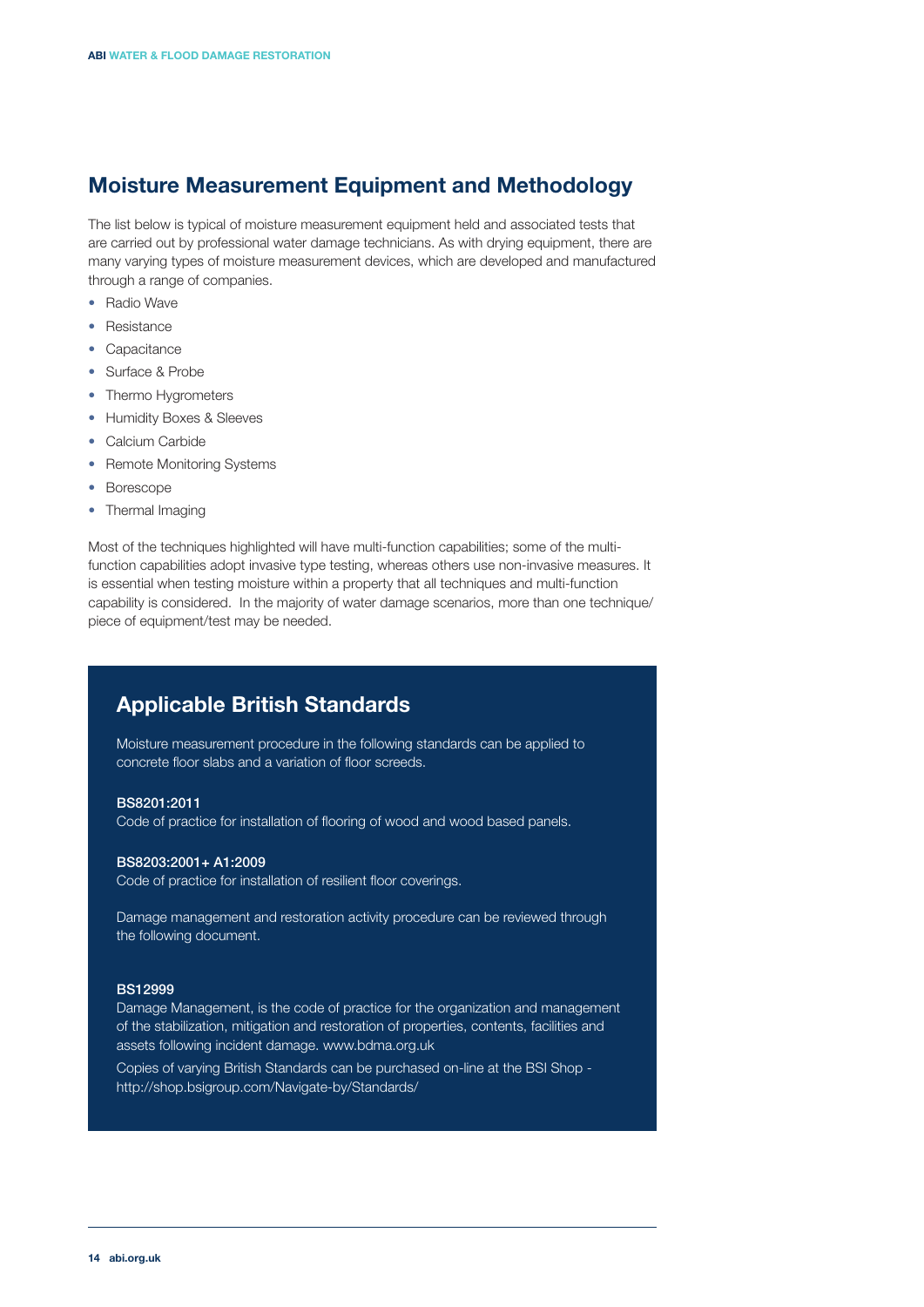## **Conclusion**

The role and activity of a water damage professional is an integral part of the overall solution and helps to add value that is afforded to the insurer, the consumer, communities and businesses throughout. The skill-set and knowledge base required to provide the very best solution is both substantial and varied. Significant levels of training and experience form an essential part of being able to provide a tailored response. A tailored approach helps to guarantee that policyholder specific needs are met, while at the same time ensuring that the claim life cycle and overall costs are kept to a minimum and/or are within agreed parameters.

This document has highlighted some of the many areas that will require consideration when recovery and restoration activity is applied to a wide range of water damage related claims. Common disciplines and practices are evident in all water damage scenarios, however, it is important that the response is professionally and uniquely designed, considering that no two claims are identical.

Maintaining a varied toolbox of equipment and products, along with adopting varied methodologies and approaches is necessary when managing water claims and mitigating damage. With the development, manufacture, investment and greater use of more sophisticated moisture measuring, monitoring equipment and drying techniques, the level of hard strip out can be reduced resulting in lower claims costs and improved customer outcomes.

September 2016